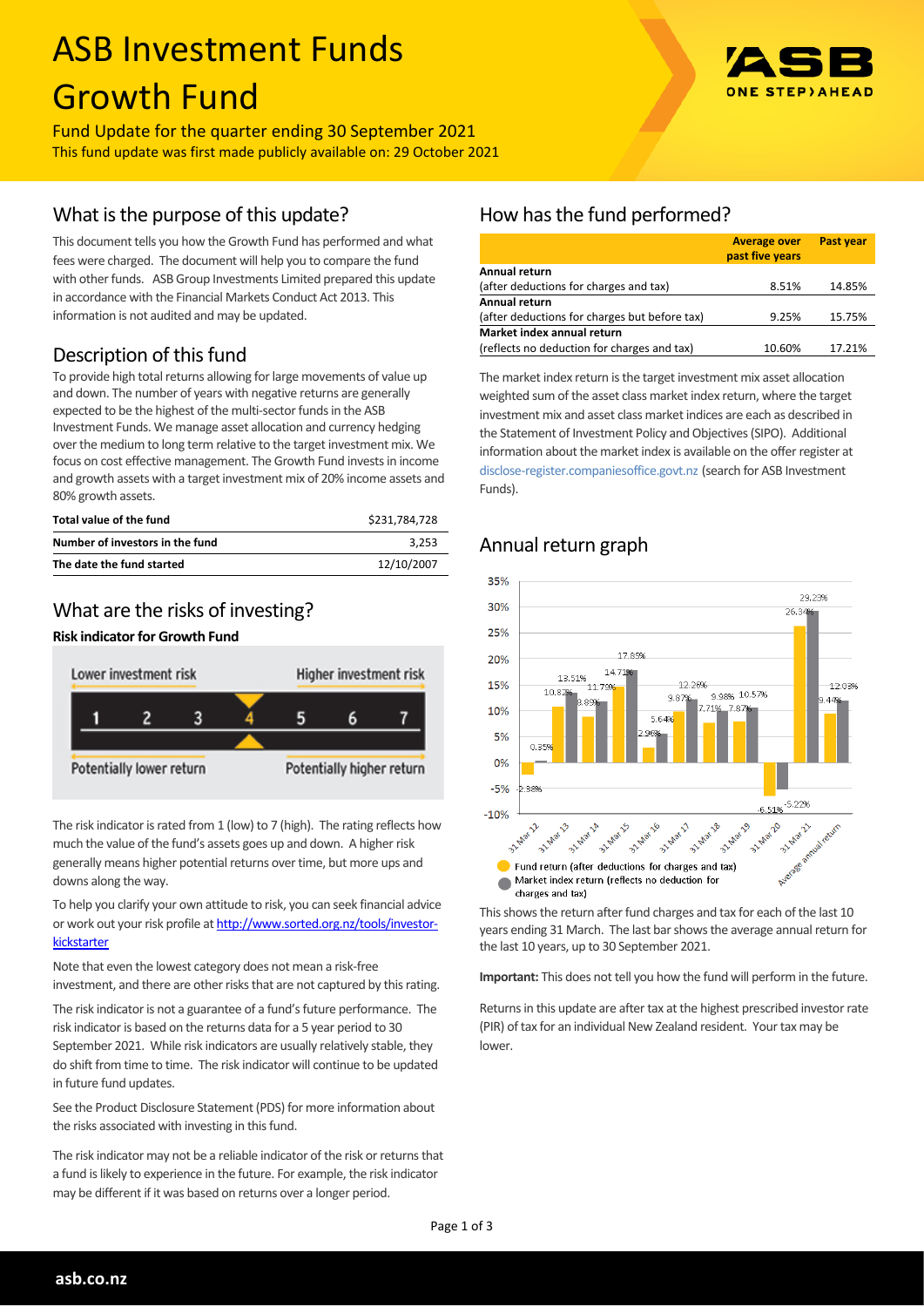# What fees are investors charged?

Investors in the Growth Fund are charged fund charges. In the year to 31 March 2021 these were:

|                                             | % of net asset value |
|---------------------------------------------|----------------------|
| Total fund charges <sup>1</sup>             | 1.20%                |
| Which are made up of:                       |                      |
| Total management and administration charges | 1.20%                |
| Including:                                  |                      |
| Manager's basic fee                         | 1.15%                |
| Other management and administration charges | 0.05%                |
| <b>Total performance-based fees</b>         | 0.00%                |
| Other charges                               | Nil                  |

*<sup>1</sup>Total fund charges are exclusive of GST.*

Investors may also be charged individual action fees for specific actions or decisions (for example, for withdrawing from or switching funds). See the ASB Investment Funds PDS for more information about those fees.

Small differences in fees and charges can have a big impact on your investment over the long term.

## Example of how this applies to an investor

Jason had \$10,000 in the fund at the start of the year and did not make any further contributions. At the end of the year, Jason received a return after fund charges were deducted of \$1,485.00 (that is 14.85% of his initial \$10,000). Jason also paid \$0.00 in other charges. This gives Jason a total return after tax of \$1,485.00 for the year.

## What does the fund invest in?

#### **Actual investment mix**

This shows the types of assets that the fund invests in.



#### **Target investment mix**

This shows the mix of assets that the fund generally intends to invest in.

| Cash and cash equivalents    | 1.00%  |
|------------------------------|--------|
| New Zealand fixed interest   | 11.50% |
| International fixed interest | 7.50%  |
| Australasian equities        | 33.00% |
| International equities       | 37.50% |
| Listed property              | 3.50%  |
| Unlisted property            | 0.00%  |
| Commodities                  | 0.00%  |
| Other <sup>^</sup>           | 6.00%  |

#### **Currency hedging**

As at 30 September 2021 the fund's exposure to assets denominated in foreign currencies was 66%, of which 58% was hedged. This means the fund's unhedged foreign currency exposure was 27% of the net asset value of the fund. More information on our currency hedging model can be found in the SIPO on the offer register at disclose-register.companiesoffice.govt.nz (search for ASB Investment Funds).